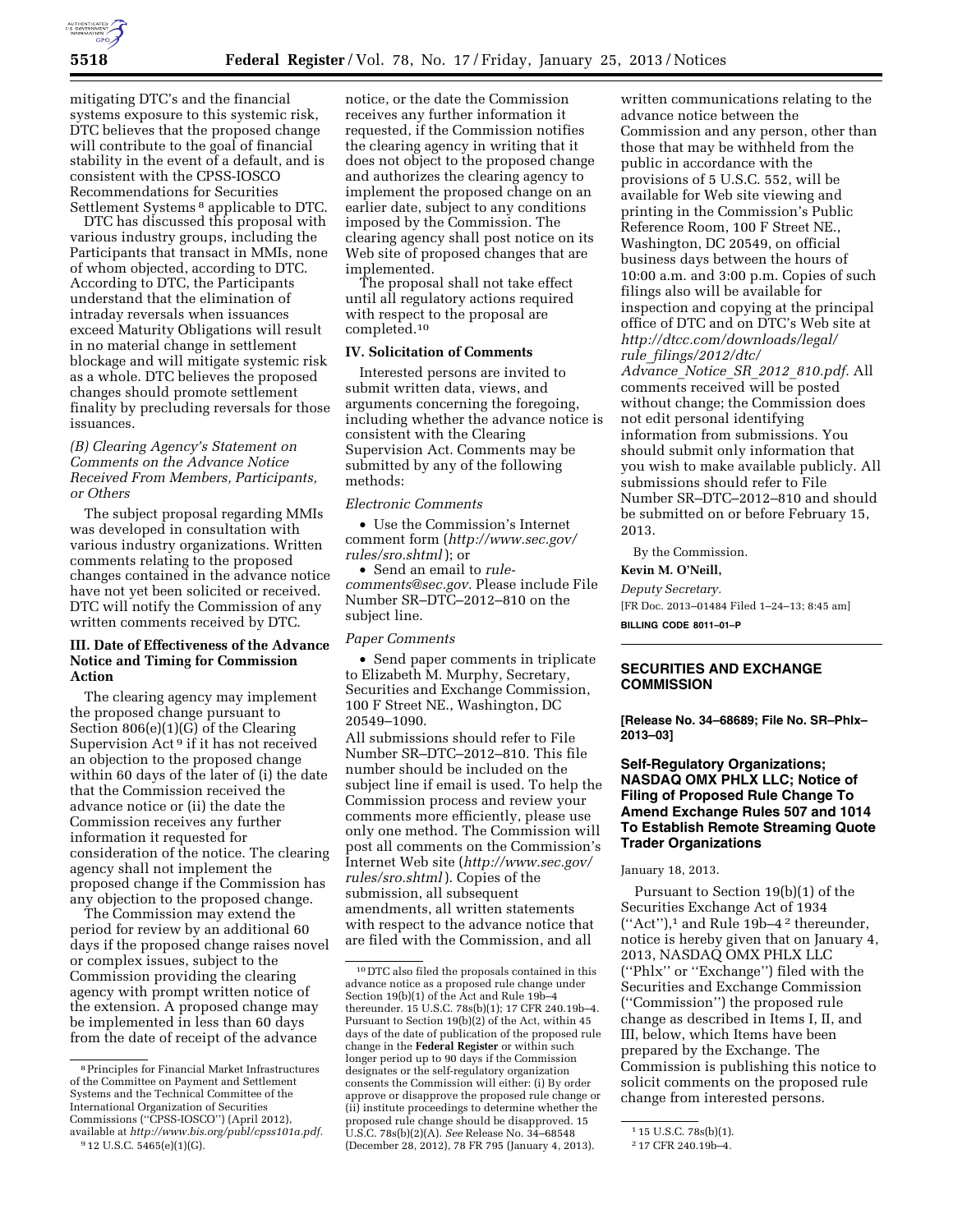## **I. Self-Regulatory Organization's Statement of the Terms of Substance of the Proposed Rule Change**

The Exchange is filing with the Commission a proposal to amend Phlx Rules 507 (Application for Approval as an SQT or RSQT and Assignment in Options) and 1014 (Obligations and Restrictions Applicable to Specialists and Registered Options Traders) to establish that member organizations may qualify to be Remote Streaming Quote Trader Organizations with which as many as three Remote Streaming Quote Traders may be affiliated.

The text of the proposed rule change is available on the Exchange's Web site at *[http://nasdaqomxphlx.cchwallstreet.](http://nasdaqomxphlx.cchwallstreet.com/NASDAQOMXPHLX/Filings/) [com/NASDAQOMXPHLX/Filings/,](http://nasdaqomxphlx.cchwallstreet.com/NASDAQOMXPHLX/Filings/)* at the principal office of the Exchange, and at the Commission's Public Reference Room.

# **II. Self-Regulatory Organization's Statement of the Purpose of, and Statutory Basis for, the Proposed Rule Change**

In its filing with the Commission, the Exchange included statements concerning the purpose of and basis for the proposed rule change and discussed any comments it received on the proposed rule change. The text of these statements may be examined at the places specified in Item IV below. The Exchange has prepared summaries, set forth in sections A, B, and C below, of the most significant aspects of such statements.

*A. Self-Regulatory Organization's Statement of the Purpose of, and Statutory Basis for, the Proposed Rule Change* 

#### 1. Purpose

The purpose of the proposed rule change is to amend Phlx Rules 507 and 1014 to establish that member organizations may qualify to be Remote Streaming Quote Trader Organizations (''RSQTOs'') with which as many as three Remote Streaming Quote Traders may be affiliated.

#### Background

Remote Streaming Quote Traders (''RSQTs'') are, along with specialists, one of several types of Registered Option Traders (''ROTs'') on the Exchange. ROTs are market makers that include Streaming Quote Traders

(''SQTs''),3 RSQTs,4 Directed Streaming Quote Traders (''DSQTs''), and Directed Remote Streaming Quote Traders (''DRSQTs'') 5 (SQTs, DSQTs, and DRSQTs are together known as the ''Other Streaming Quote Traders'').

Rule 507 is one of the numerous rules administered by the Exchange that deal with allocation and assignment of securities (the ''Allocation and Assignment Rules''). The Allocation and Assignment Rules generally describe the process for: Application for becoming and appointment of specialists; allocation of classes of options to specialist units and individual specialists; application for becoming and approval of SQTs and RQTs and assignment of options to them; and performance evaluations. The Allocation and Assignment Rules also indicate, among other things, under what circumstances new allocations to specialists and assignments to Streaming Quote Traders may not be made.<sup>6</sup>

Rule 1014 is the principal rule that deals with the obligations and restrictions that are applicable to specialists and Registered Option Traders. Rule 1014 states that, in addition to other requirements, on a daily basis RSQTs and Other Streaming Quote Traders are responsible to quote two-sided markets in not less than a specified percentage of options assigned by the Exchange at the request of such traders,7 unless specifically exempted

4An RSQT is an ROT that is a member or member organization with no physical trading floor presence who has received permission from the Exchange to generate and submit option quotations electronically in eligible options to which such RSQT has been assigned. An RSQT may only submit such quotations electronically from off the floor of the Exchange. *See* Rule 1014(b)(ii)(B).

5A DSQT is an SQT and a DRSQT is an RSQT that receives a Directed Order. Exchange Rule 1080(l)(i)(A) defines Directed Order as any customer order (other than a stop or stop-limit order as defined in Rule 1066) to buy or sell which has been directed to a particular specialist, RSQT, or SQT by an Order Flow Provider and delivered to the Exchange via its electronic quoting, execution and trading system.

6*See,* for example, Supplementary Material .01 to Rule 506 (specialist may not apply for a new allocation for a period of six months after an option allocation was taken away from the specialist in a disciplinary proceeding or an involuntary reallocation proceeding). *See also* Commentaries .01 to .05 to Rule 507 setting forth procedures regarding the Maximum Number of Quoters (''MNQ'') allowed in equity options.

7Regarding RSQT and Other Streaming Quote Trader quoting obligations, *see* Rule  $1014(b)(ii)(D)(1)$ . Regarding specialist quoting

from such quoting (market-making) responsibility.

Remote Streaming Quote Trader Organizations and Affiliated Remote Streaming Quote Traders

Rule 507 discusses the process of applying for approval as an RSQT or SQT on the Exchange and assignment of options to them. Under Rule 507, RSQTs are actually Exchange member organizations while SQTs are Exchange members; therefore, options are assigned to RSQTs as firms (member organizations) and to SQTs as individual members (permit holders). The criteria for successfully applying to be an RSQT or an SQT is currently, with two exceptions, the same for both types of streaming quoters: (1) Significant market-making and/or specialist experience in a broad array of securities; (2) superior resources, including capital, technology and personnel; (3) demonstrated history of stability, superior electronic capacity, and superior operational capacity; (4) proven ability to interact with order flow in all types of markets; and (5) willingness and ability to make competitive markets on the Exchange and otherwise to promote the Exchange in a manner that is likely to enhance the ability of the Exchange to compete successfully for order flow in the options it trades (together the ''readiness requirements'').8 Only RSQTs need to demonstrate two additional criteria for successful approval as remote streaming quoters: (1) Existence of order flow commitments; and (2) willingness to accept allocations as an RSQT in options overlying 400 or more securities.9 The Exchange continues to believe that the existence of order floor commitments and the willingness to accept options allocations overlying hundreds of securities are criteria that belong at the firm level. As such, the Exchange proposes that all of the current RSQT application criteria will become the application criteria for RSQTOs (the ''RSQTO readiness requirements''), and all of the current SQT application criteria will become application criteria for both RSQTs and SQTs.10

<sup>3</sup>An SQT is an ROT who has received permission from the Exchange to generate and submit option quotations electronically in eligible options to which such SQT is assigned. An SQT may only submit such quotations while such SQT is physically present on the floor of the Exchange. *See*  Rule 1014(b)(ii)(A).

obligations, *see* Rule 1014(b)(ii)(D)(2). *See also* Rule 1014 generally.

<sup>8</sup>*See* Rule 507(a)(i)(A) through (D) and (G) and Rule 507(a)(ii).

<sup>9</sup>*See* Rule 507(a)(i)(E) and (F). *See also*  1014(b)(ii)(B), which indicates that an RSQT is an ROT that is a member with no physical trading floor presence who has received permission from the Exchange to generate and submit option quotations electronically.

<sup>10</sup>*See* proposed Rule 507(a)(ii). RSQTs will, in addition, have to demonstrate that they have an Continued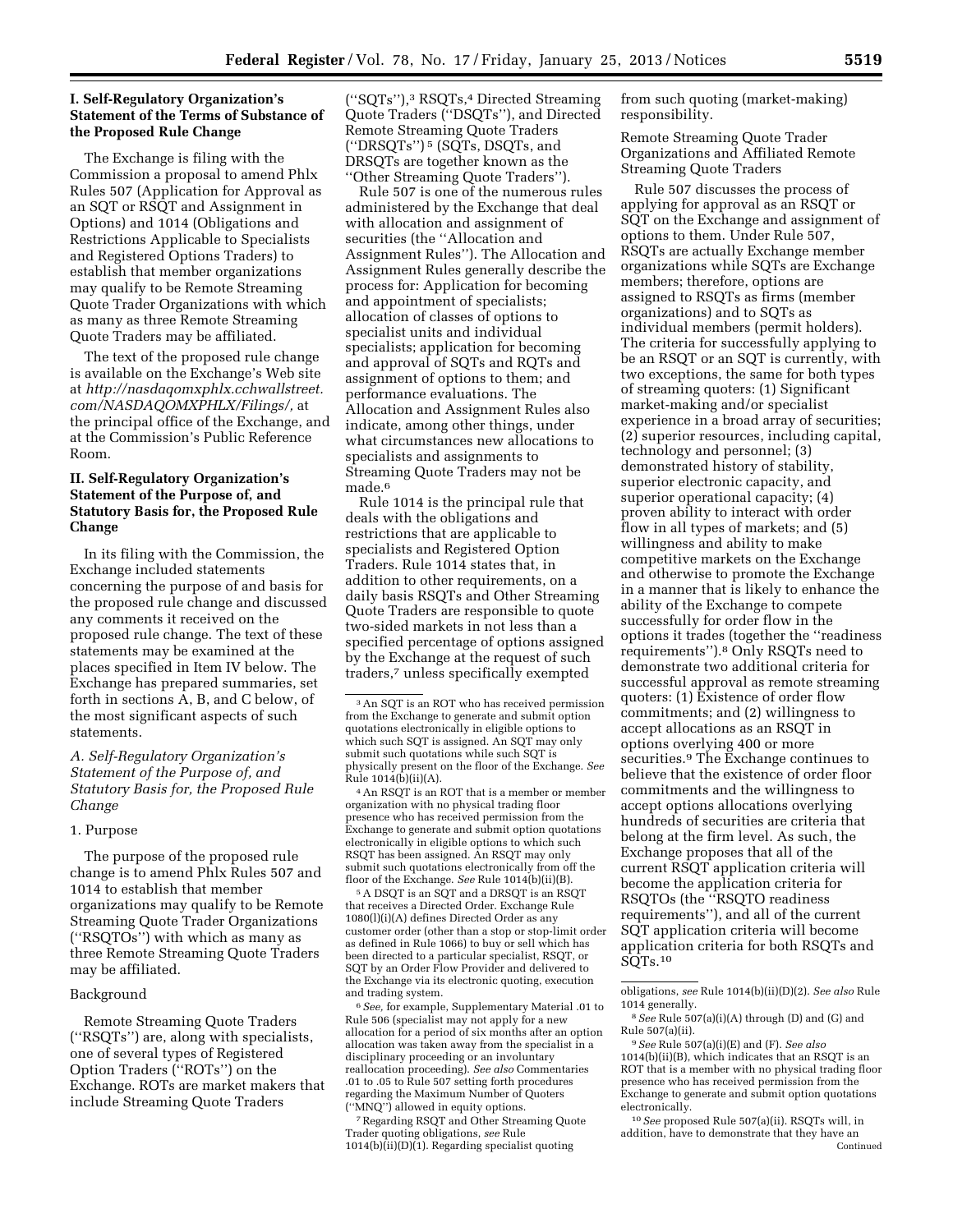#### The Proposal

Proposed Rule 507 adds the concept of RSQTOs, which does not currently exist in Exchange rules. Any member organization of the Exchange in good standing that satisfies the RSQTO readiness requirements will be approved as an RSQTO.11 No limit is placed on the number of member organizations that may become RSQTOs. Moreover, as many as three RSQT applicants affiliated with an RSQTO may be approved as an RSQT, to the extent that each such RSQT applicant is qualified as an ROT in good standing, and satisfies the five readiness requirements that are set out in Rule 507. The Exchange would continue to assign options to RSQTs, but these RSQTs would no longer be corporate entities but would be as many as three individual members per each Exchangeapproved RSQTO. Rule 507 would continue to indicate that there is no limit on the number of qualifying ROTs that may be approved as RSQTs, as long as the applicants are qualified as ROTs in good standing and satisfy the readiness requirements.12

The process for applying for RSQTO and applying for and assigning options to RQSTs and SQTs is set out in Rule 507. The Exchange proposes in subsection (b)(i) that each RSQTO application is submitted to the Exchange's designated staff in writing (electronically or otherwise as specified by the Exchange) in a form and/or format prescribed by the Exchange and shall include, at a minimum: (1) The name of the RSQTO applicant, (2) the appropriate Exchange account number, and (3) the name of each RSQT associated with the RSQTO applicant. The Exchange proposes to also add that each RSQT application, in addition to other currently-requested minimum information,13 state the name of the RSQTO with whom the RSQT is

 $12$  Rule 507 provides, however, that based on system constraints, capacity restrictions or other factors relevant to the maintenance of a fair and orderly market, the Board may defer, for a period to be determined in the Board's discretion, approval of qualifying applications for SQT or RSQT status pending any action required to address the issue of concern to the Board; where the basis for such deferral has been objectively determined by the Board, subject to Commission approval or effectiveness pursuant to a rule change filing under Section 19(b) of the Act.

13Other minimum information required of RSQT and SQT applicants includes: (1) The name of the SQT or RSQT applicant, (2) the appropriate Exchange account number, and (3) the requested start date for each option applied for. Rule 507(b)(i). affiliated. If the Exchange does not have applications from SQTs or RSQTs for assignment in a particular option or options that it desires to assign or reassign, the Exchange may request such applications.14

The Exchange also clarifies in subsection (b)(ii) of Rule 507 that the technological readiness and testing requirements are applicable to RSQTO applicants just as they are applicable to RSQTs and SQTs. Thus, no application for being RSQTO or assignment in an option will be approved without verification that: (1) The RSQTO, SQT or RSQT applicant has sufficient technological ability to support his/her continuous quoting requirements as set forth in Rule  $1014(b)(ii)$ , and  $(2)$  the RSQTO, SQT or RSQT applicant has successfully completed, or is scheduled to complete, testing of its quoting system with the Exchange.

The Exchange also proposes in subsection (a) of Rule 507 a procedure to facilitate the process of RSQTs (currently, member organizations) to convert to an RSQTO structure with associated RSQTs. Upon approval of the proposal establishing RSQTOs and Exchange notification via OTA of such approval, each member organization operating as an RSQT pursuant this rule will automatically be deemed an RSQTO. After this designation the RSQTO will have twenty one (21) days to notify the Exchange of no more than three RSQTs to be affiliated with the RSQTO (the ''Conversion Period''), each of whom is an ROT in good standing and satisfies the technological readiness and testing requirements described in sub-paragraph (b)(ii) of Rule 507.

After the Conversion Period, per proposed subsection (a) of Rule 507 a member organization that is not currently qualified as an RSQTO may apply to the Exchange to be an RSQTO with up to three affiliated RSQTs. Each RSQTO application shall be submitted to the Exchange's designated staff in writing (electronically or otherwise as specified by the Exchange) in a form and/or format prescribed by the Exchange and shall include, at a minimum, the name of the RSQTO applicant, the appropriate Exchange account number, and the name of each RSQT affiliated with the RSQTO applicant (the ''Application Process''). The purpose for the sequential Conversion Period followed by the Application Process is to use the Exchange's current administrative

process to ensure an accurate conversion from the existing RSQT methodology to the proposed RSQTO concept with three associated RSQTs.15

Subsection (d) of Rule 507 indicates that once an RSQTO, SQT or RSQT is approved for initial assignment in an option, he may not withdraw from such option assignment for ten (10) or fewer business days after the effective date of assignment. However, the Exchange may, in exceptional circumstances, approve withdrawal from an option assignment in ten (10) or fewer business days. If an RSQTO, SQT or RSQT seeks to withdraw from assignment in an option, it should so notify the Exchange at least one business day prior to the desired effective date of such withdrawal.

Finally, market makers may appeal if they believe that the Exchange's determination in respect of Rule 507 was improper.16 The current appeal rights provided in subsection (e) of Rule 507 are not changed. Thus, an appeal to the Exchange's Board of Directors (''Board'') from a decision of the Exchange may be requested by a member or member organization interested therein by filing with the Secretary of the Exchange written notice of appeal within ten (10) days after the decision has been rendered. Any appeal from a decision pursuant to Rule 507 shall be heard by a special committee of the Board composed of three (3) Directors, of whom at least one (1) shall be an Independent Director.17

Restrictions Applicable to Remote Streaming Quote Traders and Remote Streaming Quote Trader Organizations

Rule 1014 describes, among other things, certain electronic quoting obligations via the Exchange's electronic

17Rule 507(e) states also that the person requesting review shall be permitted to submit a written statement to and/or appear before this special committee. The Secretary of the Exchange shall certify the record of the proceeding, if any and the written decision and shall submit these documents to the special committee. The special committee's review of the action shall be based solely on the record, the written decision and any statement submitted by the person requesting the review. The special committee shall prepare and deliver to such person a written decision and reasons therefore. If the special committee affirms the action, the action shall become effective ten (10) days from the date of the special committee's decision. There shall be no appeal to the Board of Directors from any decision of the special committee.

ongoing affiliation with an Exchange-approved<br>RSQTO. Rule 507(a)(ii)(F).

<sup>&</sup>lt;sup>11</sup> RSQTOs may also be referred to as Remote Market Maker Organizations (''RMOs'') and RSQTs may also be referred to as Remote Market Markers

<sup>14</sup>The Exchange is deleting obsolete language from 507(b)(i) that it request (solicit) applications for all assignments, as such language is no longer necessary or desirable in light of the updated application process.

 $^{\rm 15}$  There are currently 28 member organizations that will be converted to RSQTOs pursuant to this proposal.

<sup>16</sup> Decision concerning applications for assignment in options shall be in writing and shall be distributed to all applicants. Proposed Rule 507(c).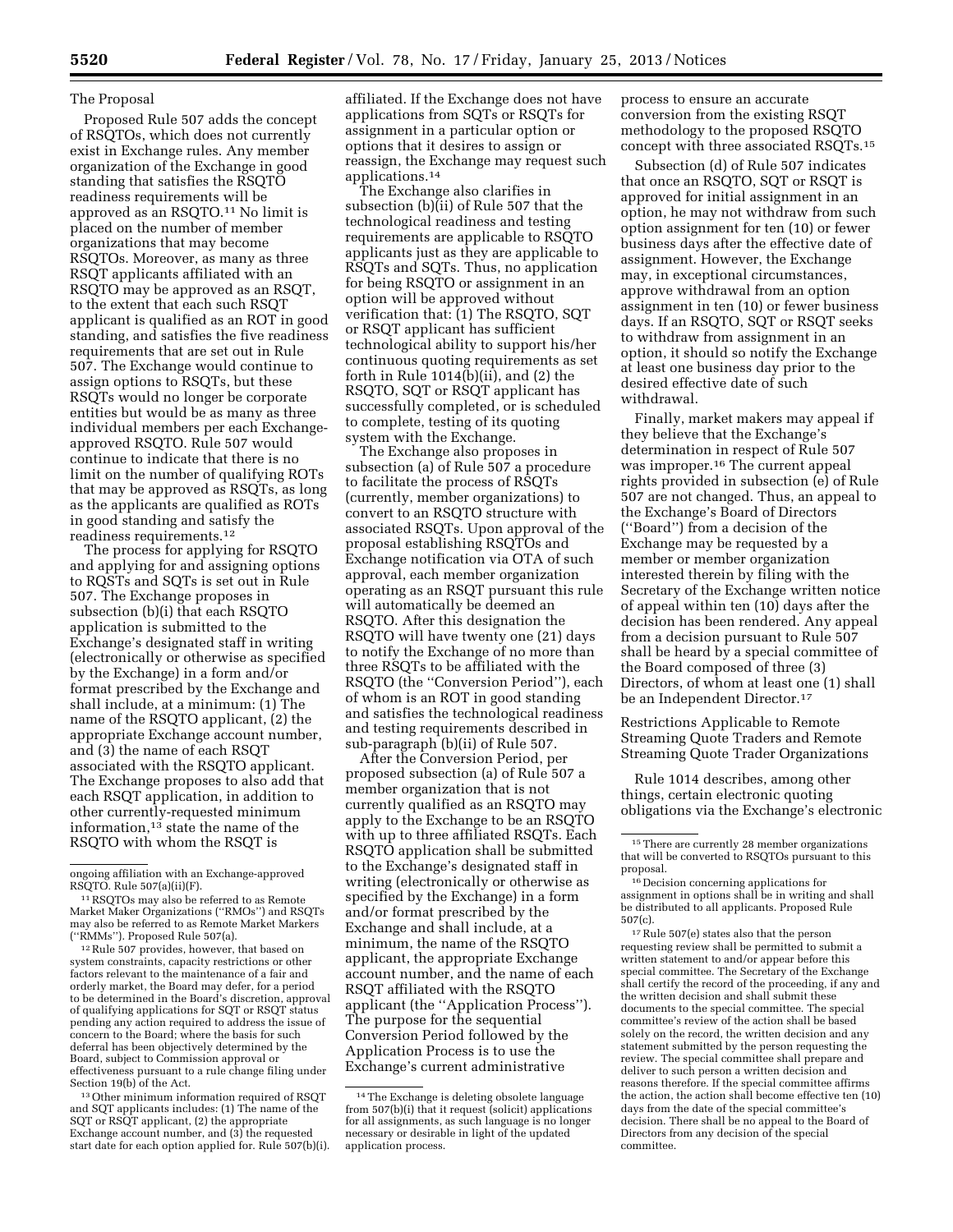quoting and trading system,18 as well as restrictions, pertaining to the current market makers on the Exchange. One of these restrictions in Rule 1014 indicates that no person who is either directly or indirectly affiliated with an RSQT (''affiliated RSQT'') is allowed to submit quotations as a specialist, SQT, RSQT or non-SQT ROT in options in which such affiliated RSQT is assigned.19 In light of customer requests, the establishment of RSQTOs and inherent RSQT affiliation(s), and established quoting procedures, the Exchange proposes to clarify the quoting restriction applicable to RSQTs.

In particular, the Exchange proposes to amend subsection (b)(ii)(B) of Rule 1014 to remove the provision that states that no person who is either directly or indirectly affiliated with an RSQT shall submit quotations as a specialist, SQT, RSQT or non-SQT ROT in options in which such affiliated RSQT is assigned. This allows more than one RSQT to submit a quote in an assigned option, to the extent that each RSQT applies for and is approved as an RSQT affiliated with an RSQTO pursuant to Rule 507. The Exchange notes that this proposal does not otherwise affect the quoting responsibilities of RSQTs or other aspects of Rule 1014.20 The Exchange also proposes to clarify subsection (b)(ii)(A) of Rule 1014 to state that an SQT may only trade in a market making capacity in classes of options in which the SQT is assigned.21

The Exchange represents that it has an adequate surveillance program in place for options that are quoted and traded on the Exchange and intends to continue application of those program

20The proposed rule change will not, for example, impact the allocation received by a Directed RSQT or Directed SQT pursuant to rule  $1014$ (viii)(B)(2). Thus, if an order is directed to a member organization that has more than one affiliated SQT or RSQT assigned in an option, only one SQT or RSQT may receive an allocation as Directed RSQT or Directed SQT, and the remaining non-Directed market makers will simply receive the standard RSQT or SQT allocation. Each RSQT and SQT would need to maintain Directed SQT and Directed RSQT quoting requirements because it is possible that they could receive a Directed Order, albeit only one market maker could be Directed per order.

21The language regarding when an SQT may trade in a market making capacity is exactly the same as what is currently applicable to RSQTs. *See*  Rule 1014(b)(ii)(B).

procedures as necessary.22 The Exchange also represents that it has the systems capacity to continue to support quoting and trading options subsequent to the effectiveness of this proposal.

The Exchange believes that the proposed rule change establishing RSQTOs and affiliated RSQTs and enabling the submission of more than one quotation in the same option class should encourage competition, create additional trading opportunities and outlets and increase the depth of markets, and promote a more robust system with specific standards for member organizations that are RSQTOs, electronic market makers that are affiliated with RSQTOs as RSQTs, and floor-based SQTs. This should lead to tighter, more efficient markets to the benefit of market participants including public investors that engage in trading and hedging on the Exchange.

#### 2. Statutory Basis

The Exchange believes that its proposal is consistent with Section 6(b) of the Act 23 in general, and furthers the objectives of Section  $6(b)(5)$  of the Act<sup>24</sup> in particular, in that it is designed to promote just and equitable principles of trade, to remove impediments to and perfect the mechanism of a free and open market and a national market system, and, in general to protect investors and the public interest, by enabling approval of RSQTOs with whom as many as three RSQTs may be affiliated, and enabling multiple quotes in the same option.

The Exchange believes that its rule change proposal does not engender unfair discrimination among specialists, specialist units, SQTs and RSQTs in that it proposes to amend rules and procedures that are equally applicable to all members and member organizations at the Exchange. Moreover, the Exchange believes that the proposal will promote a more robust system with specific standards for member organizations that are RSQTOs, electronic market makers that are affiliated with RSQTOs as RSQTs, and floor-based SQTs. By engendering more competition among market makers, the proposal may also lead to tighter, more efficient markets to the benefit of market participants including public investors that engage in trading and hedging on the Exchange.

## *B. Self-Regulatory Organization's Statement on Burden on Competition*

The Exchange does not believe that the proposed rule change will impose any burden on competition not necessary or appropriate in furtherance of the purposes of the Act. To the contrary, the proposal further promotes competition on the Exchange which should lead to tighter, more efficient markets to the benefit of market participants including public investors that engage in trading and hedging on the Exchange, and thereby make the Exchange a desirable market vis a vis other options exchanges.

## *C. Self-Regulatory Organization's Statement on Comments on the Proposed Rule Change Received From Members, Participants, or Others*

No written comments were either solicited or received.

## **III. Date of Effectiveness of the Proposed Rule Change and Timing for Commission Action**

Within 45 days of the date of publication of this notice in the **Federal Register** or within such longer period (i) as the Commission may designate up to 90 days of such date if it finds such longer period to be appropriate and publishes its reasons for so finding or (ii) as to which the Exchange consents, the Commission shall: (a) By order approve or disapprove such proposed rule change, or (b) institute proceedings to determine whether the proposed rule change should be disapproved.

# **IV. Solicitation of Comments**

Interested persons are invited to submit written data, views, and arguments concerning the foregoing, including whether the proposed rule change is consistent with the Act. Comments may be submitted by any of the following methods:

#### *Electronic Comments*

• Use the Commission's Internet comment form (*[http://www.sec.gov/](http://www.sec.gov/rules/sro.shtml)  [rules/sro.shtml](http://www.sec.gov/rules/sro.shtml)*); or

• Send an email to *[rule](mailto:rule-comments@sec.gov)[comments@sec.gov.](mailto:rule-comments@sec.gov)* Please include File Number SR–Phlx–2013–03 on the subject line.

#### *Paper Comments*

• Send paper comments in triplicate to Elizabeth M. Murphy, Secretary, Securities and Exchange Commission, 100 F Street NE., Washington, DC 20549–1090.

<sup>18</sup>The Exchange's electronic quoting and trading system, which has been denoted in Exchange rules as XL II, XL and AUTOM, has been updated with recent enhancements and configurations. *See*  Exchange Act Release No. 59995 (May 28, 2009), 74 FR 26750 (June 3, 2009) (SR–Phlx–2009–32) (approval order regarding current electronic quoting and trading system known as XL II).

<sup>19</sup>*See* Rule 1014(b)(ii)(B).

<sup>22</sup>Additionally, the Exchange is a member of the Intermarket Surveillance Group (''ISG'') under the Intermarket Surveillance Group Agreement, dated June 20, 1994. ISG members generally work together to coordinate surveillance and investigative information sharing in the stock and options markets. Moreover, the major futures exchanges are affiliated members of the ISG, which allows for the sharing of surveillance information for potential intermarket trading abuses.

<sup>23</sup> 15 U.S.C. 78f(b).

<sup>24</sup> 15 U.S.C. 78f(b)(5).